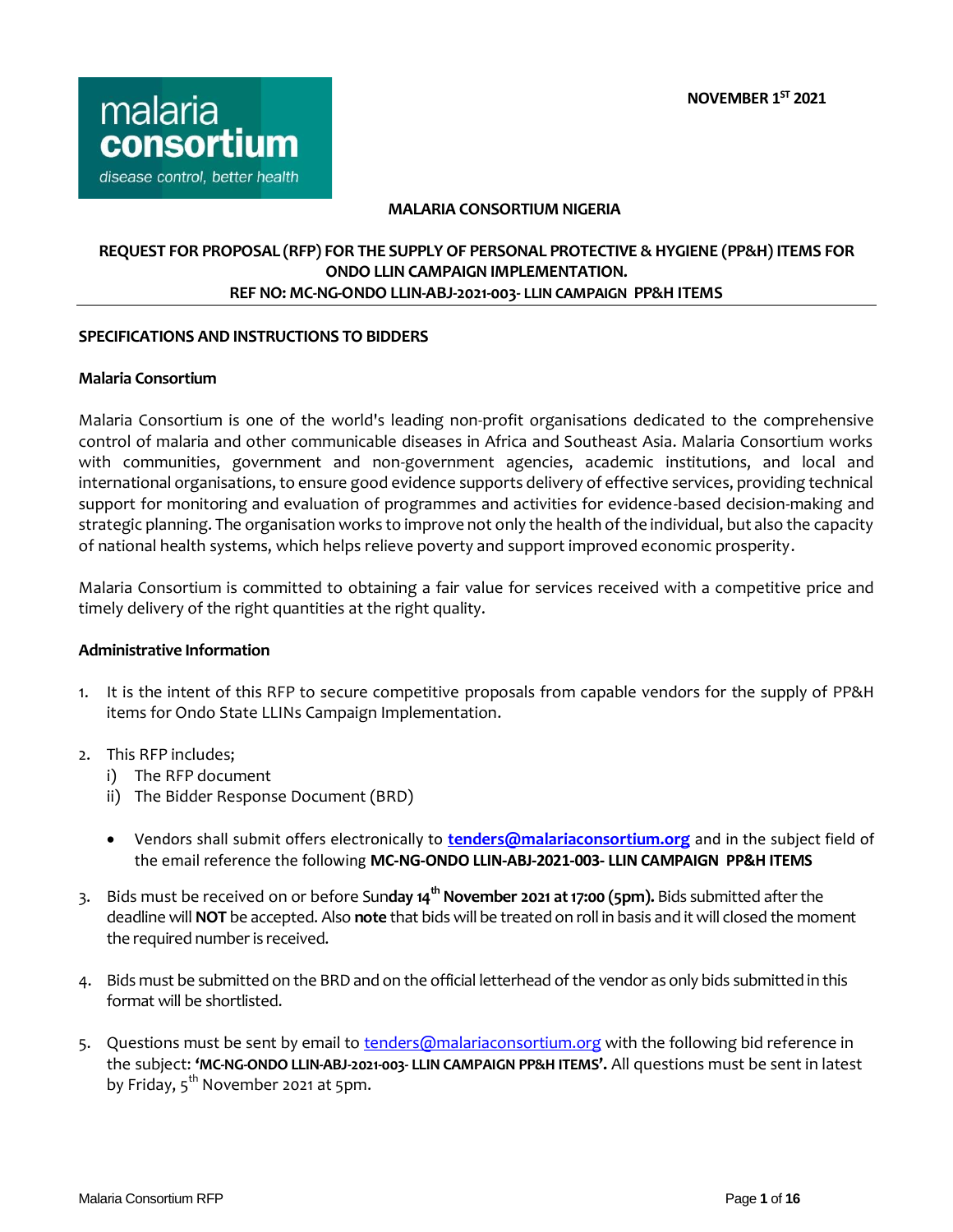- 6. Malaria Consortium shall notify the winning bidders in writing. Malaria Consortium is under no responsibility to release the identity or contract terms of the winning vendor.
- 7. Malaria Consortium reserves the right to accept or reject any or all bids, and to accept the bid deemed to be in the best interest of Malaria Consortium, and is not bound to accept the lowest priced bid submitted.
- 8. Malaria Consortium reserves the right to award contracts to multiple vendors if deemed to be in its best interest.
- 9. The award criteria shall be based on the proposals overall response and "value for money" while taking into consideration donor and internal requirements and regulations. The award will be determined by a committee of Malaria Consortium employees.
- 10. The successful vendor shall receive a contract and deliver the service. The contract can be extended upon agreement by both parties.
- 11. The language for communications and required documents will be in English.

# **Technical Requirements & Specifications**

12. Please find in the table below detailed specification of the PP&H items to be supplied. Award will be made on item by item basis.

| Line<br>item#  | <b>Item Requested</b>          | <b>Item Specification</b>                                                                                                 | Quantity | Unit price<br>(Naira) | Amount<br>(Naira) |
|----------------|--------------------------------|---------------------------------------------------------------------------------------------------------------------------|----------|-----------------------|-------------------|
| 1              | Facemask(cloth                 | WHO specification as                                                                                                      | 6874     |                       |                   |
|                | facemask)                      | per annex 1 below                                                                                                         |          |                       |                   |
| $\overline{2}$ | <b>Infrared</b><br>Thermometer | The thermometer<br>measuring time is 1s<br>and measurement<br>range is 34°C to<br>42.90C (93.2°F to<br>$109.2^{\circ}F$ ) | 982      |                       |                   |
| 3              | Non-surgical Hand<br>Gloves    | Non-surgical Hand<br>Gloves, 50 pairs per<br>pack each.                                                                   | 5892     |                       |                   |
|                | Total                          |                                                                                                                           |          |                       |                   |

13. All Bid Validity shall be for a minimum of 90 days

### **Payment Terms**

- 14. Malaria Consortium will make payment within 30 days after presentation of certificate of completion note/signed waybills/Goods Received Notes and invoice outlining any deductions for loss, damage or late delivery.
- 15. All payments shall be made in (Nigerian Naira) by bank transfer within 30 days of receipt of valid documentation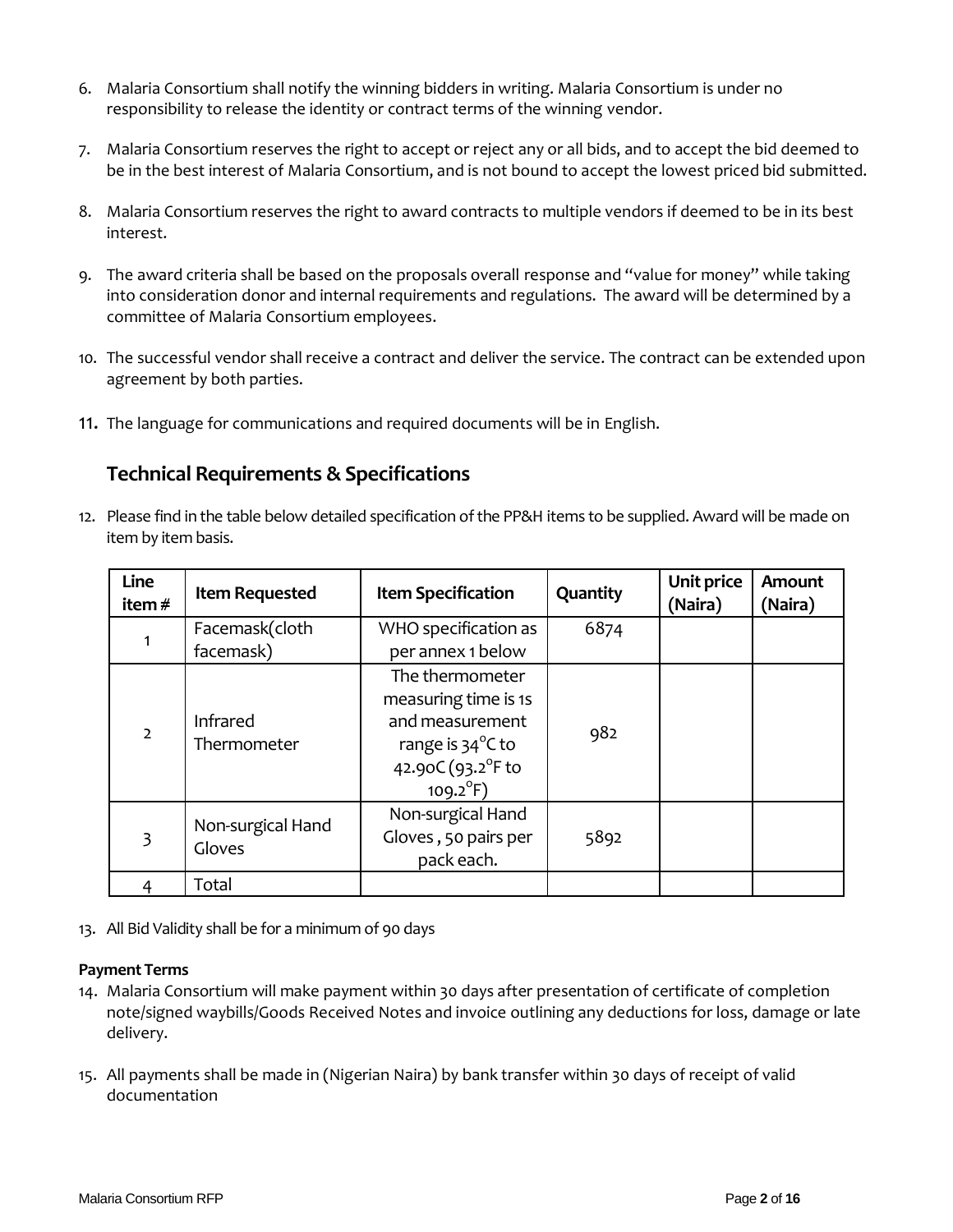16. Payment will be net of tax deduction in accordance with Nigeria tax Laws. Malaria Consortium is VAT exempted but it is mandated to make tax deduction and remit same to relevant tax authority in Nigeria. All vendors are subject to withholding tax deductions.

### **RFP Mandatory Criteria**

17. For to be considered eligible for evaluation, the organization must be registered with CAC, must have Tax Clearance Certificate and must have agreed to be compliant to Malaria Consortiums Policies. Any Bid Not Meeting this Mandatory Criteria will not be Evaluated.

| Mandatory criteria found in the BRD (non-adherence disqualifies a bid from further consideration) |                                                                                                      |  |  |  |
|---------------------------------------------------------------------------------------------------|------------------------------------------------------------------------------------------------------|--|--|--|
|                                                                                                   | Completed Bidder Response Document (BRD), evidence of tax remittance and copies of                   |  |  |  |
|                                                                                                   | internal policies                                                                                    |  |  |  |
|                                                                                                   | Signature to confirm compliance with Malaria Consortiums Policies                                    |  |  |  |
|                                                                                                   | Copy of business registration documents (proof of legal operation in the country of<br>registration) |  |  |  |
|                                                                                                   |                                                                                                      |  |  |  |
|                                                                                                   | Pricing Proposal, including a full cost breakdown, based on the details provided in this             |  |  |  |
|                                                                                                   | RFP                                                                                                  |  |  |  |

### **RFP Evaluation Criteria**

- 18. Proposals will be evaluated based on clarity and completeness of presentation.
	- a. Award will be made per line item based on the technically acceptable proposal with the lowest evaluated price.
	- b. Bidders who satisfactorily meet the preliminary and mandatory requirements set out in this request for proposal will be required to bring the samples of the items for inspection only.
	- c. Bidders must score a minimum of 60% before being considered for sighting.

| Description (Technical proposal)                                                                          | Scoring in<br>percentage | <b>Total Score in</b><br>percentage |  |
|-----------------------------------------------------------------------------------------------------------|--------------------------|-------------------------------------|--|
| <b>Bidder's Experience</b>                                                                                |                          |                                     |  |
| At least three relevant client references for similar supply of PPE&H<br>$\bullet$<br>items               | 15%                      |                                     |  |
| Evidence of Previous POs/Contracts for the supply of PPE&H                                                | 15%                      | 30%                                 |  |
| Lead time                                                                                                 |                          |                                     |  |
| Delivery lead time<br>$\bullet$                                                                           | 30%                      | 30%                                 |  |
| Total technical Proposal i.e.<br>(Technical Bid; Bidder's Experience; Financial Capability and Lead time) | 60%                      |                                     |  |

| <b>Financial Competitiveness</b>                                                             |     |
|----------------------------------------------------------------------------------------------|-----|
| Pricing proposal, with total cost estimate for the items, with cost breakdown (Lowest Price  | 40% |
| Technically Acceptable). Pricing proposal must include cost of delivery of the items to Ondo |     |
| (delivery will be provided on contract)                                                      |     |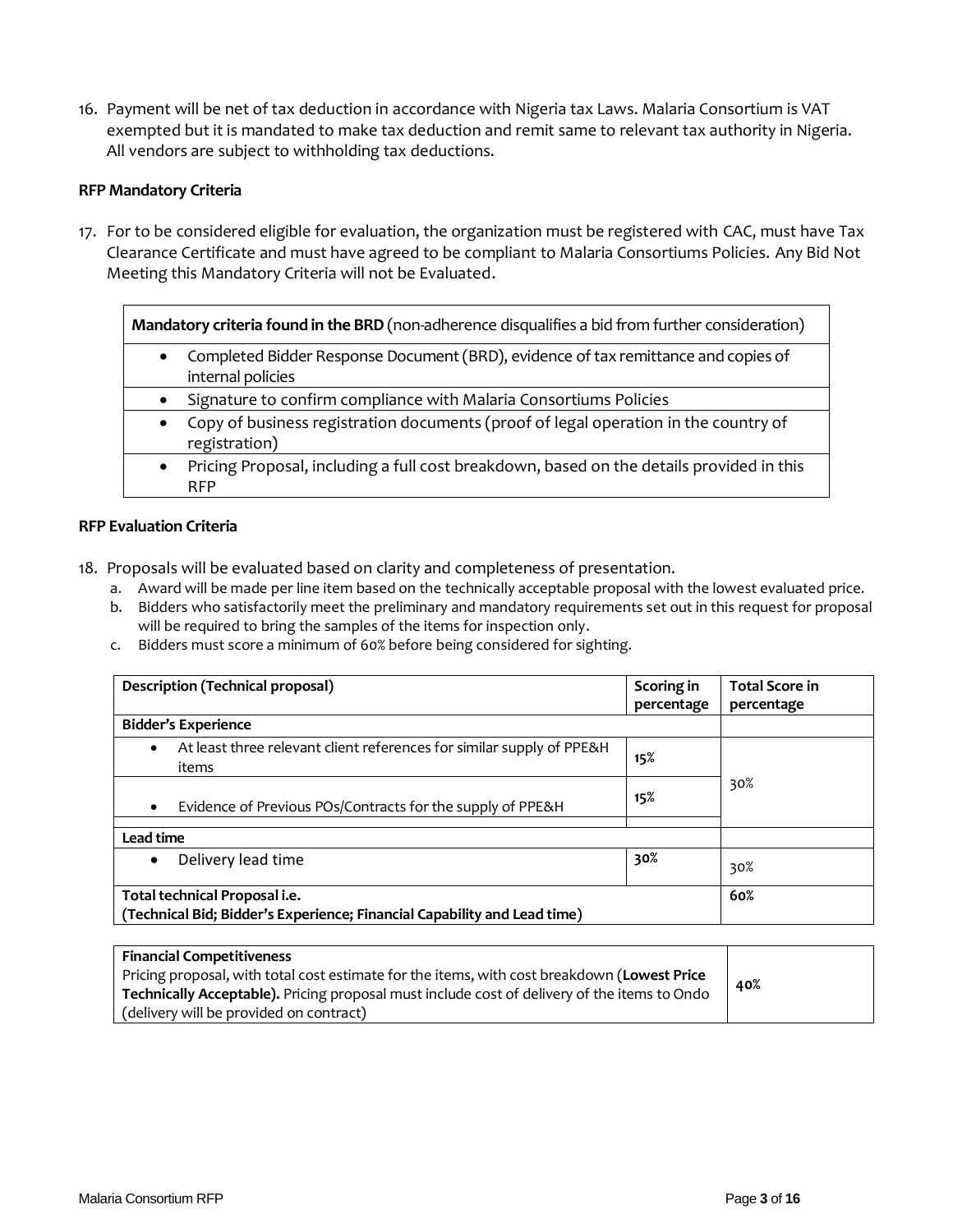### Malaria Consortium Terms and Conditions of Purchase

### **1 Definitions and Interpretation**

These terms and conditions ("**Conditions**") form part of the contract between the supplier ("**Supplier**") and Malaria Consortium (the "**Customer**"), in relation to the purchase order ("**Order**") (the Order and the Conditions are together referred to as the "**Contract**"). Terms not otherwise defined herein shall have the meaning given to them in the applicable Order.

### **2 Quality and Defects**

- 2.1 The Goods and the Services shall, as appropriate:
	- a) correspond with their description in the Order and any applicable specification;
	- b) comply with all applicable statutory and regulatory requirements;
	- c) be of the highest quality and fit for each purpose held out by the Supplier or made known to the Supplier by the Customer;
	- d) be free from defects in design, material, workmanship and installation; and
	- e) be performed with the best care, skill and diligence in accordance with best practice in the Supplier's industry, profession or trade.
- 2.2 The Customer (including its representatives or agents) reserves the right at any time without the provision of prior notice to audit the Supplier's records, inspect work being undertaken in relation to the supply of the Goods and Services and, in the case of Goods, to test them.

### **3 Ethical Standards**

- 3.1 The Supplier shall observe the highest ethical standards during the performance of its obligations under this Contract including international labour standards promoted by the International Labour Organisation including in the areas of child labour and forced labour.
- 3.2 The Supplier, its suppliers and sub-contractors shall comply with all environmental, public health & safety, and product safety statutory and regulatory requirements and standards, shall not in any way be involved in (a) the manufacture or sale of arms or have any business relations with armed groups or governments for any war related purpose; or (b) terrorism and shall check its staff, suppliers and sub-contractors against the following sanctions lists: UK Treasury List, EC List, OFAC List and US Treasury List and comply with all regulatory requirements relating thereto.
- 3.3 The Supplier shall comply with the following Customer Policies, which are available upon request: Safeguarding and Anti-Bribery. *[Note: query whether these should be defined]*

### **4 Delivery / Performance**

- 4.1 The Goods shall be delivered to, and the Services shall be performed at the address and on the date or within the period stated in the Order, and in either case during the Customer's usual business hours, except where otherwise agreed in the Order. Time shall be of the essence in respect of this Condition 4.1.
- 4.2 Where the date of delivery of the Goods or of performance of Services is to be specified after issue of the Order, the Supplier shall give the Customer reasonable written notice of the specified date.
- 4.3 Delivery of the goods shall take place and title in the Goods will pass on the completion of the physical transfer of the goods from the Supplier or its agents to the Customer or its agents at the address specified in the Order.
- 4.4 Risk of damage to or loss of the Goods shall pass to the Customer in accordance with the relevant provisions of Incoterms rules as in force at the date the Contract is made or, where Incoterms do not apply, risk in the Goods shall pass to the Customer on completion of delivery. *[Note: need to specify an Incoterm in the Purchaser Order if this is to work.]*
- 4.5 The Customer shall not be deemed to have accepted any Goods or Services and shall retain its right to reject such Goods and Services until the Customer has had reasonable time to inspect them following delivery and/or performance by the Supplier.
- 4.6 The Customer shall be entitled to reject any Goods delivered or Services supplied which are not in accordance with the Contract. If any Goods or Services are so rejected, at the Customer's option, the Supplier shall forthwith re-supply substitute Goods or Services which conform with the Contract. Alternatively, the Customer may cancel the Contract and return any rejected Goods to the Supplier at the Supplier's risk and expense and the Supplier shall repay to the Customer any amount paid in relation to such Goods or Services.

### **5 Indemnity**

The Supplier shall indemnify the Customer in full against all liability, loss, damages, costs and expenses (including legal expenses) awarded against or incurred or paid by the Customer as a result of or in connection with any act or omission of the Supplier or its employees, agents or sub-contractors in performing its obligations under this Contract, and any claims made against the Customer by third parties (including claims for death, personal injury or damage to property) arising out of, or in connection with, the supply of the Goods or Services or a breach of Clause 2.

### **6 Price and Payment**

Payment in arrears will be made as set out in the Order and the Customer shall be entitled to off-set against the price set out in the Order all sums owed to the Customer by the Supplier.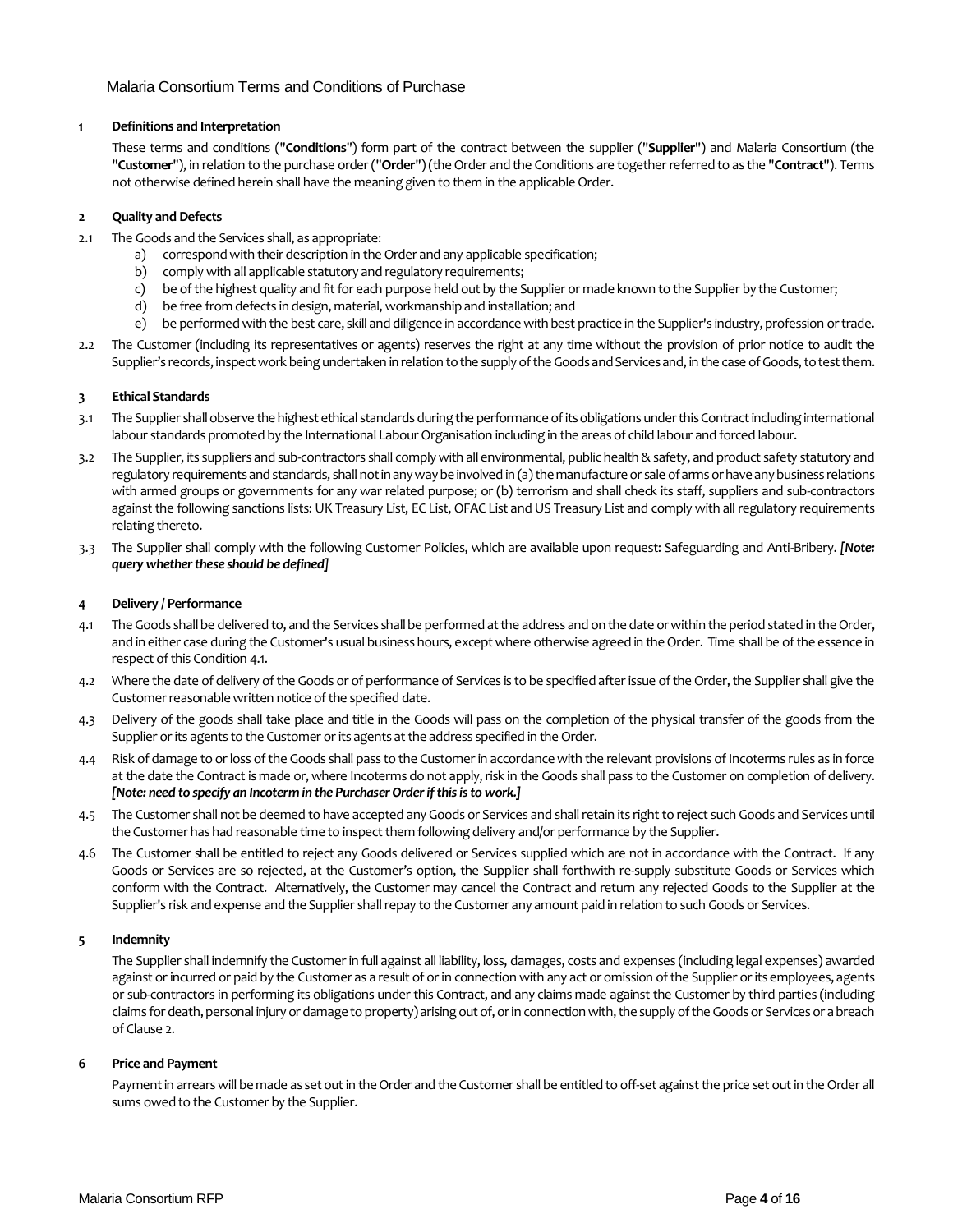### **7 Termination**

- 7.1 The Customer may terminate the Contract without liability to the Supplier in whole or in part at any time and for any reason whatsoever by giving the Supplier at least one month's written notice.
- 7.2 The Customer may terminate the Contract with immediate effect by giving written notice to the Supplier and the Supplier shall pay to the Customer any losses (including all associated costs, liabilities and expenses, including legal costs) incurred by the Customer as a consequence of such termination and/or breach from the Supplier at any time if the Supplier:
	- a) becomes insolvent, goes into liquidation, makes any voluntary arrangement with its creditors, or becomes subject to an administration order or other similar bankruptcy process;
	- b) is in material breach of its obligations under the Contract; or
	- c) is in breach of any of its obligations and fails to remedy such breach within 14 days of written notice to remedy from the Customer.
- 7.3 In the event of termination, all existing purchase orders must be completed.

### **8 Supplier's Warranties**

- 8.1 The Supplier warrants to the Customer that:
	- a) it has all necessary internal authorisations and all authorisations from all relevant third parties to enable it to supply the Goods and the Services without infringing any applicable law, regulation, code or practice or any third party's rights;
	- b) it will not and will ensure that none of its employees will accept any commission, gift, inducement or other financial benefit from any supplier or potential supplier of the Customer; and
	- c) the Services will be performed by appropriately qualified and trained personnel, with the best care, skill and diligence and to such high standard of quality as it is reasonable for the Customer to expect in all the circumstances.

### **9 Force majeure**

- 9.1 Neither the Supplier nor the Customer shall be liable for any failure or delay in performing its obligations under the Contract to the extent that such failure or delay is caused by an event that is beyond that party's reasonable control and was not reasonably foreseeable at the date of the Order (a "**Force Majeure Event**") provided that the Supplier shall use best endeavours to cure such Force Majeure Event and resume performance under the Contract.
- 9.2 If any Force Majeure Event prevents the Supplier from carrying out its obligations under the Contract for a continuous period of more than 14 days, the Customer may terminate the Contract immediately by giving written notice to the Supplier.

### **10 General**

- 10.1 The Supplier shall not use the Customer's name, branding or logo other than in accordance with the Customer's written instructions or authorisation.
- 10.2 The Supplier may not assign, transfer, charge, subcontract, novate or deal in any other manner with any or all of its rights or obligations under the Contract without the Customer's prior written consent.
- 10.3 Any notice under or in connection with the Contract shall be given in writing to the address specified in the Order or to such other address as shall be notified in writing from time to time. For the purposes of this Condition, "writing" shall include e-mails and faxes.
- 10.4 If any court or competent authority finds that any provision of the Contract (or part of any provision) is invalid, illegal or unenforceable, that provision or part-provision shall, to the extent required, be deemed to be deleted, and the validity and enforceability of the other provisions of the Contract shall not be affected.
- 10.5 Any variation to the Contract, including the introduction of any additional terms and conditions, shall only be binding when agreed in writing and signed by both parties.
- 10.6 The Contract shall be governed by and construed in accordance with English law. The parties irrevocably submit to the exclusive jurisdiction of the courts of England and Wales to settle any dispute or claim arising out of or in connection with the Contract or its subject matter or formation.
- 10.7 A person who is not a party to the Contract shall not have any rights under or in connection with it.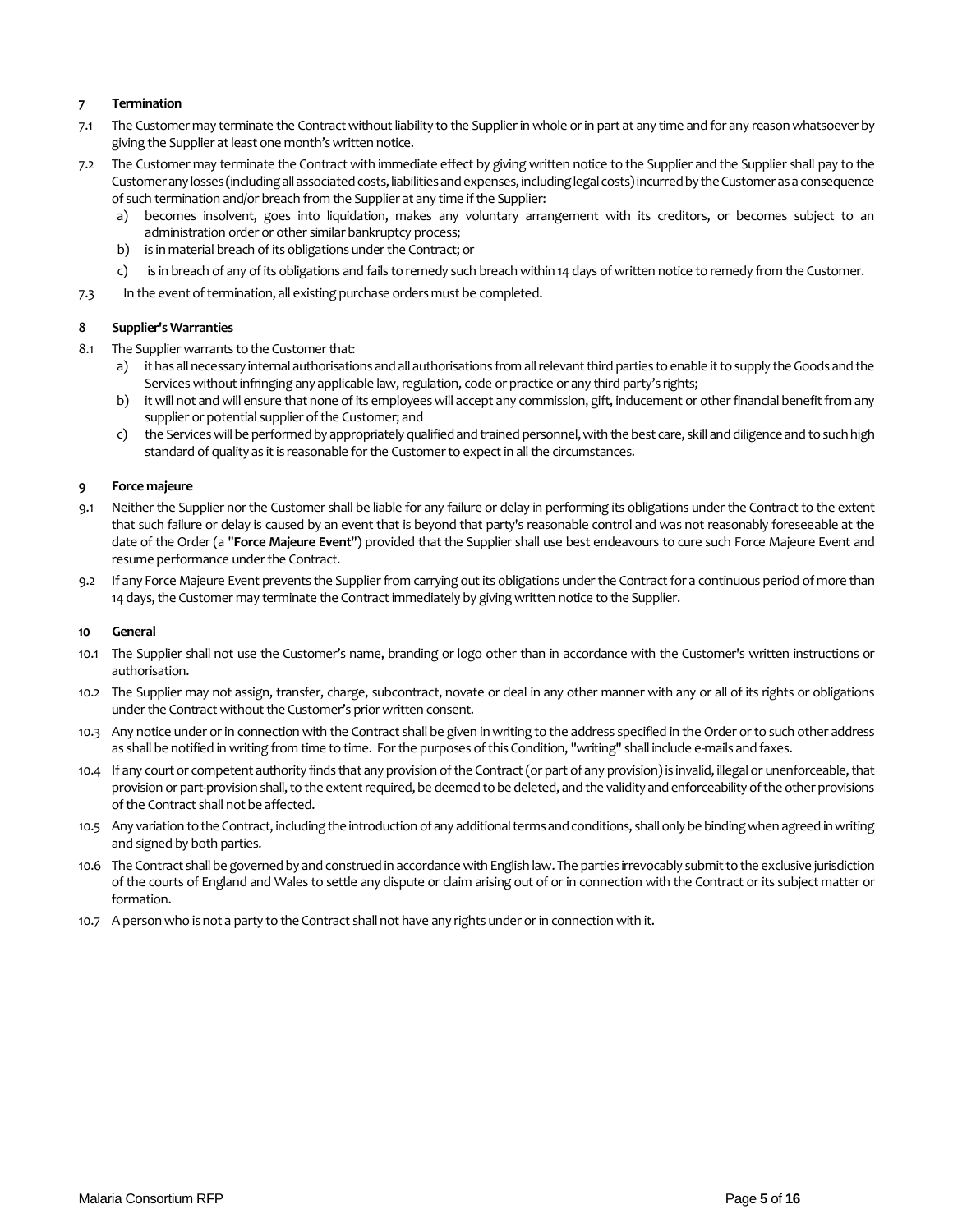# **Anti-Bribery Policy**

# **1. Purpose and context**

Malaria Consortium's policy is to conduct its work in an honest and ethical manner. Malaria Consortium, wherever it operates, takes a zero-tolerance approach to bribery and is committed to ensuring that its employees act professionally, fairly and with integrity in all dealings wherever Malaria Consortium operates. This is to ensure that the organisation benefits from a valued reputation, and donor and partner and beneficiary confidence.

# **2. Principles**

Malaria Consortium is committed to implementing and enforcing effective systems to counter bribery.

# **3. Scope**

This policy applies to all individuals in the organisation, including trustees, senior managers, employees (whether permanent, fixed term or temporary), volunteers and interns, consultants, partners and any other person or organisation providing services to Malaria Consortium whether paid or unpaid.

All employees will be trained on this policy on joining the organisation as part of their finance induction. They will be asked to sign that have read, understood and agree to abide by its content. All other persons associated with the organisation will be informed of this policy through their contractual arrangements. For existing employees and associated persons, the policy is to be communicated via the Country Director, the Regional Programmes Director in the regions and the Financial Controller in each country.

# **4. Definition and terms**

### What is a bribe?

A bribe is a financial or other advantage offered or given:

- To anyone to persuade them to or reward them for performing their duties improperly or;
- To any public official with the intention of influencing the official in performance of their duties. This includes any form of gift or payment to an official in an attempt to speed up or complete a process quicker than usual. The size of the gift is irrelevant.

### **5. Implementation**

Any individual suspected of offering, promising or giving a bribe, requesting, agreeing to receive or accepting a bribe or bribing a public official will be investigated under the organisation's disciplinary policy and if found guilty will be dismissed for gross misconduct. For any contractor found to offer, promise or give a bribe or requested or agreed to receive or accept a bribe or bribing a foreign public official, will have their contract terminated immediately, all business dealings will cease and financial compensation will be sought and it will be reported to the authorities as required by the Act.

If any individual is confronted with a request to make a bribe, individuals are to present a copy or explain this Anti-Bribery Policy and must not agree to the bribe in any circumstances. All vehicles should carry a copy of the policy for this purpose.

# **Gifts and hospitality**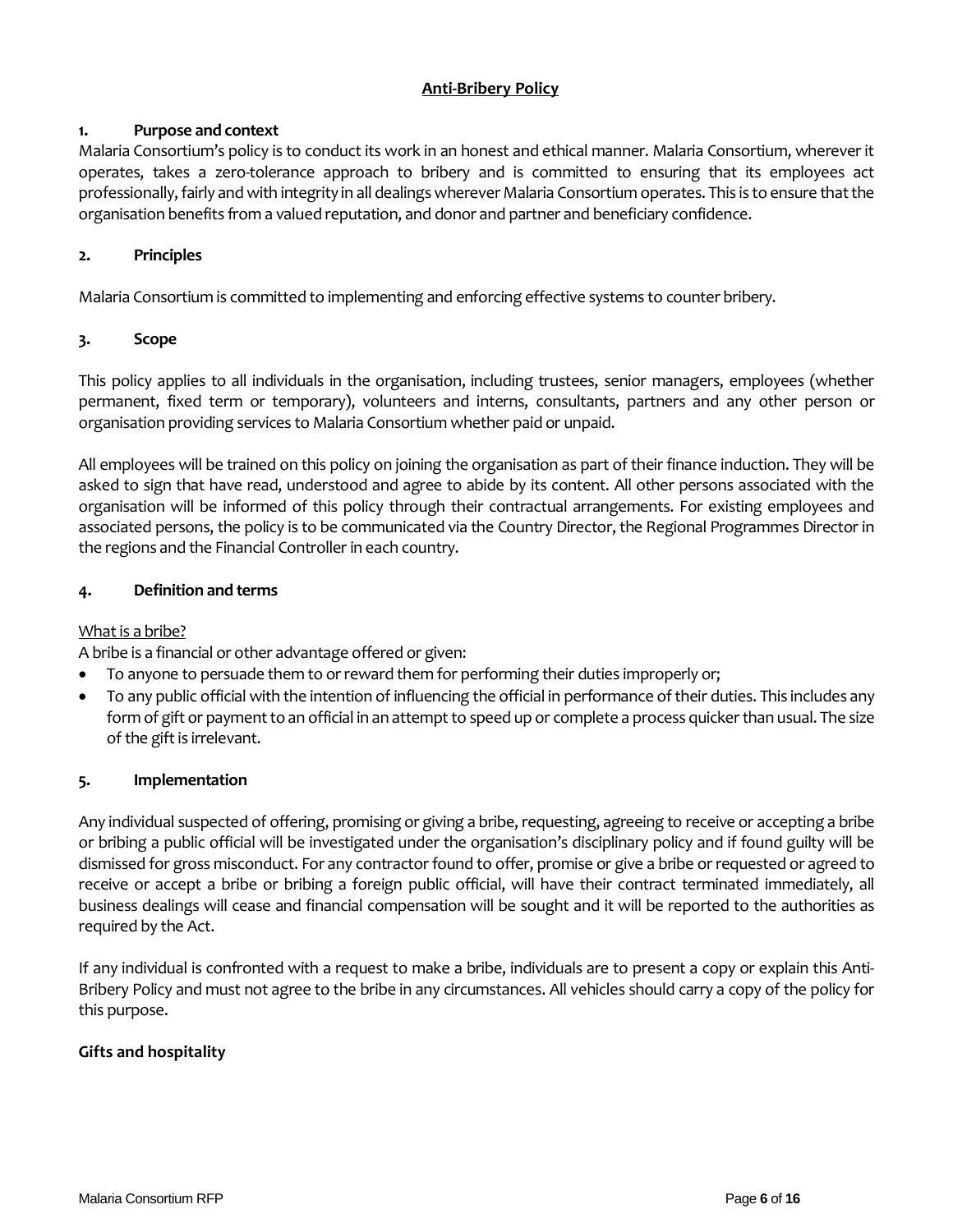This policy does not prohibit the giving and receiving of promotional gifts of low value and normal and appropriate hospitality. Low value gifts are defined as those below GBP 5.00 or currency equivalent. Gifts and hospitality may amount to bribery; therefore, these must not be offered or given with the intention of persuading anyone to act improperly or to influence a public official in the performance of his duties. Any gifts or hospitality offered must be reported to the Country Finance Manager before acceptance and instruction given to the individual on whether or not the gift is to be accepted.

Any offer or promise must be documented, whether it is approved or not by the Country Finance Manager on the register of interest and gifts for the country. Malaria Consortium does not give out gifts, although within projects, some activities, such as low cost incentives to voluntary workers, may be acceptable. These must be within the original project and its budget as agreed with the donor.

The register will be accessible by the Country Director, internal and external auditors and to regional and HQ staff performing checks on visits to the country.

# **Facilitation payments and kickbacks**

Malaria Consortium does not make, and will not accept, facilitation payments or "kickbacks" of any kind. Facilitation payments are typically small, unofficial payments made to secure or expedite a routine government action by a government official, for example to clear goods or persons through customs. Kickbacks are typically payments made in return for a business favour or advantage, for example, to reduce delivery time on goods and services. All employees must avoid any activity that may lead to, or suggest, that a facilitation payment or kickback will be made or accepted on behalf of Malaria Consortium.

### **Donations**

Malaria Consortium does not make contributions of any kind to political parties.

### **Financial Systems**

Malaria Consortium will keep financial records and ensure appropriate internal controls are in place to ensure there is an evidence trail for any payments made to third parties, in order to prevent corrupt payments taking place.

All expense claims relating to hospitality, gifts or expenses incurred to third parties must be submitted in accordance with the financial procedures and must specifically record the reason for the expenditure.

All accounts, invoices, memoranda and any other documents and records relating to dealings with third parties, such as clients, suppliers and other business contacts, must be prepared and maintained with strict accuracy and completeness. No accounts must be kept "off-book" to facilitate or conceal any payments.

### **Whistle Blowing**

Employees are encouraged to raise concerns about any issue or suspicion of malpractice at the earliest possible stage in accordance with Malaria Consortium's Whistle Blowing Policy. Malaria Consortium will apply criminal and administrative sanctions in a robust manner to demonstrate a zero tolerance to bribery.

### **Monitoring**

The effectiveness of this policy will be regularly reviewed by the Board of Trustees and internal control systems and procedures will be subject to audit under the internal audit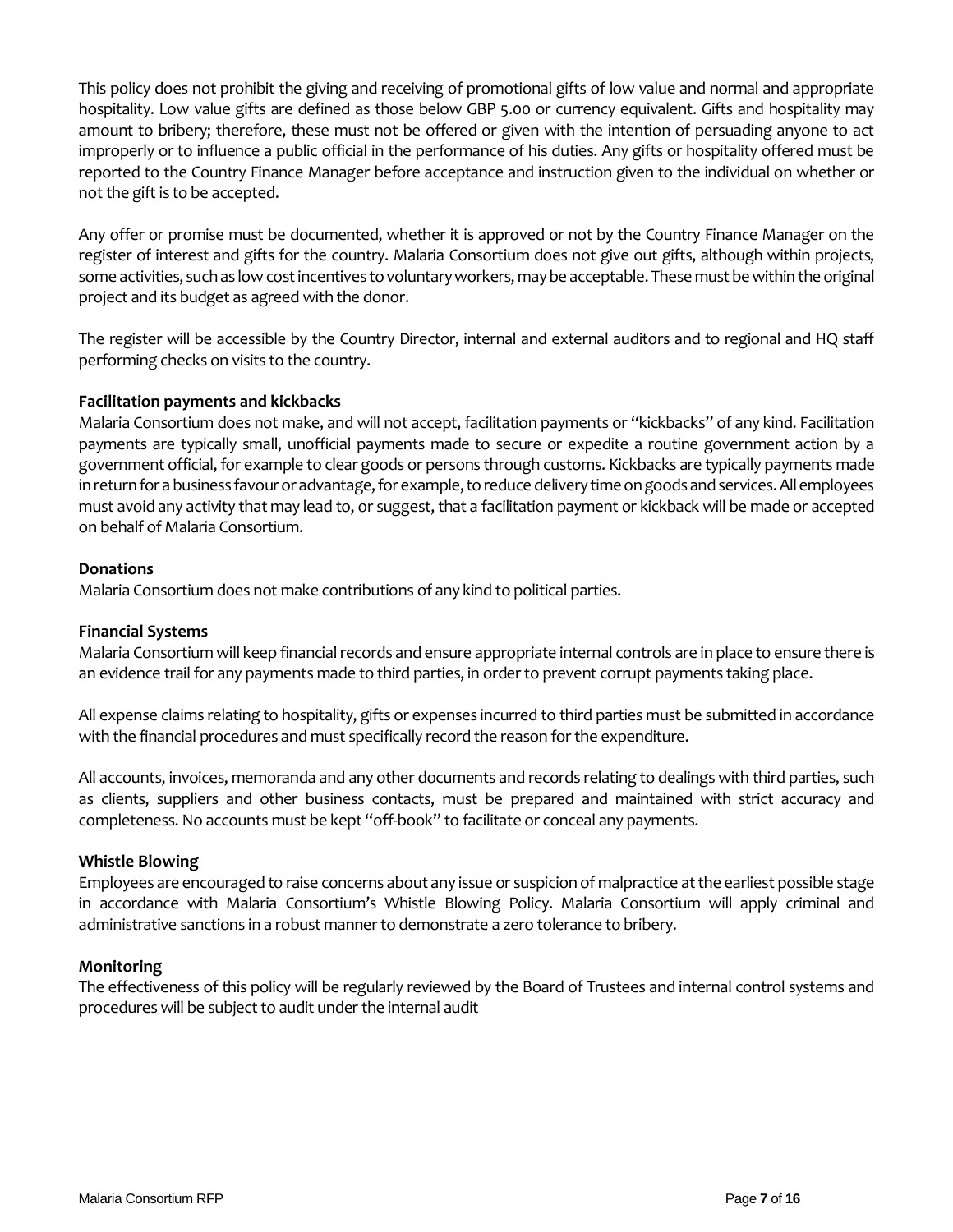# **Anti-Fraud and Anti-Corruption Policy**

## **1. Purpose and context**

The aim of Malaria Consortium's fraud and anti-corruption policy is to minimise fraud through a series of measures, including clear policies and processes, regular internal and external audits and training for all staff.

# **2. Principles**

Malaria Consortium is committed to investigate any and all suspected acts of fraud, misappropriation or other similar irregularity. Detecting fraud and corruption is everyone's responsibility and if any incident or potential incident is discovered staff must report it immediately, as required by Malaria Consortium's whistle blowing policy.

# **3. Scope**

Malaria Consortium is committed to maintaining an untainted reputation with its donors, partners, beneficiaries and vendors. All Malaria Consortium employees and service providers are under obligation to maintain integrity in all actions and must avoid circumstances that compromise their decisions or actions. All employees must ensure that the ethical business practices and interests of the organisation are observed.

It is a major violation of Malaria Consortium's policies for employees or service providers to knowingly conceal, falsify or misrepresent a material fact relating to any transaction. Misrepresentation may include but is not limited to: signing for receipt of goods or services not yet received or completed, or altering any document to disguise or change the outcome, including the back-dating of documents. For employees proven violations will lead to disciplinary action up to dismissal from employment and legal action. For service providers proven violations will result in the immediate termination of their contract and the cessation of all business dealings.

### **4. Definition and terms**

Fraud is defined in the Uganda Act, as false representation, failure to disclose information or abuse of position, in order to make a gain for yourself or another or to cause or expose another to a risk of loss. Fraud covers an act of deception, bribery, forgery, extortion, theft, misappropriation, false representation, conspiracy, corruption, collusion, embezzlement, or concealment of material facts.

Anti-corruption: relates to the measures taken to eradicate or prevent dishonest or fraudulent conduct.

Both corruption and fraud amount to abuse and theft. Acts of fraud and corruption include, but are not restricted to:

- Falsifying time sheets or payroll records
- Falsifying travel and entertainment expenses
- Fictitious reporting of receipts from suppliers or shipments to customers
- Creation of false invoices or purchase orders, including the back-dating of documents
- Misappropriation of Malaria Consortium and donor equipment, resources and even data
- Misstatement of income
- Misstatement of assets
- Understatement of liabilities
- Paying bribes, that is payment to another person to induce a certain action from them, this includes payments to officials such police officers requesting unofficial payments on road blocks
- Receiving money or gifts in order to undertake a certain action for example ordering with a specific supplier
- Obtaining Malaria Consortium income or assets by deception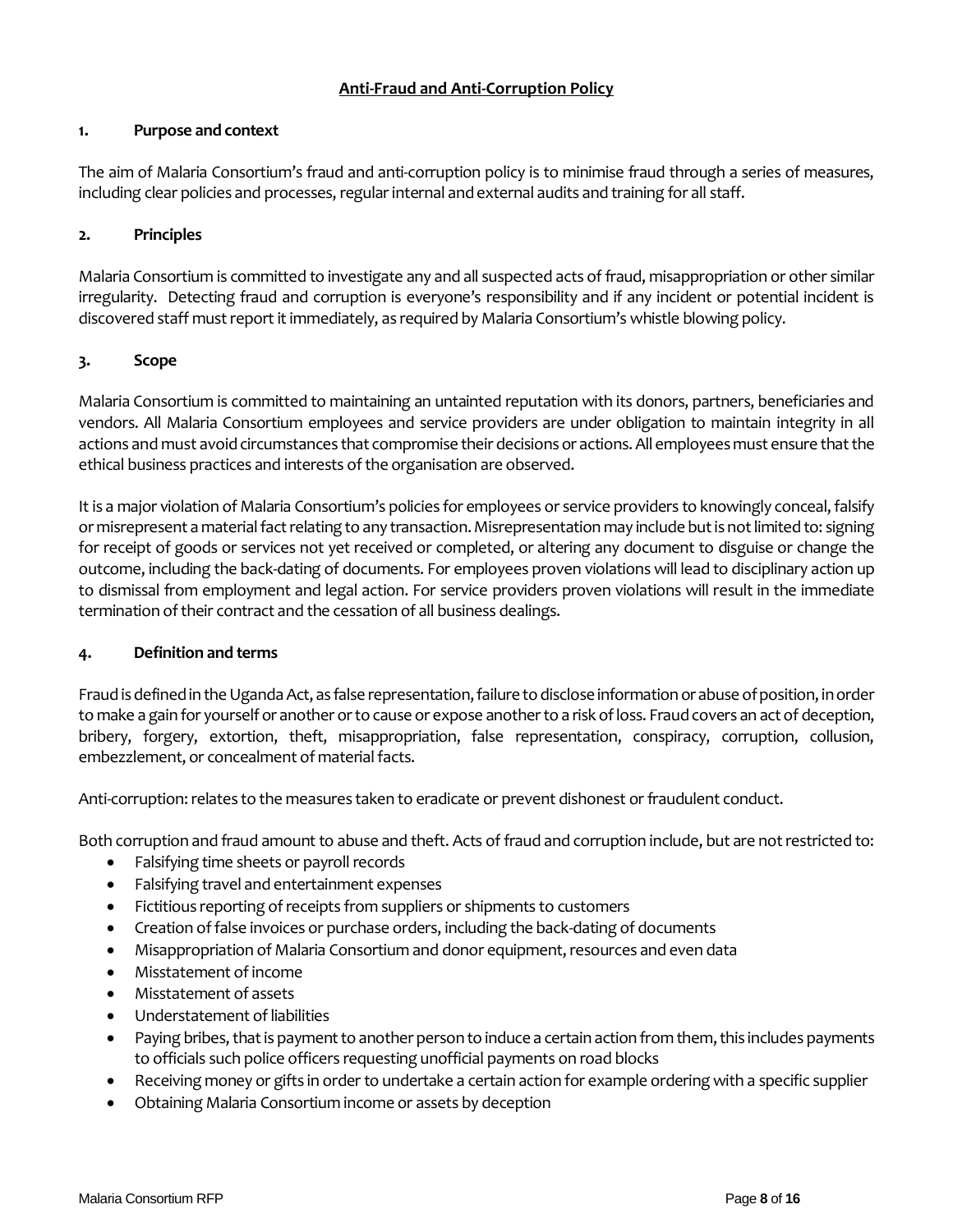• Claiming to provide services to beneficiaries that do not exist, and other forms of identify fraud

## **5. Implementation**

## Steps to mitigate occurrence

The organisation adopts the following anti-fraud measures to minimise its risk from fraudulent activity:

- Clear policies on the expected conduct of staff in the organisation, for example Anti-Bribery and Code of Conduct communicated as part of induction programme and updates staff in team meetings.
- Records and investigates all incidences including suspected and confirmed fraud, in line with MC Guidance on Conducting a Fraud investigation.
- Reports fraud to the police and to the Charity Commission.
- Implements robust controls and informs staff about the procedures and measures in place.
- Ensures records of all income and expenditure are kept and receipts, invoices and supporting documents are adequate.
- Checks that financial controls are not overridden, by-passed or ignored
- Reconciles bank accounts monthly and conducts spot checks
- Uses tiered delegated authority and signature levels for all payments
- Restricts and closely monitors access to sensitive information
- Implements an Internal Audit function reviewing processes and procedures on a risk basis
- Establishes clearly defined roles for staff that include segregation of duties

Malaria Consortium has a zero tolerance to fraud and corruption. Malaria Consortium will apply robust sanctions to combat fraud and corruption including disciplinary action and reporting suspected criminal activity to the police.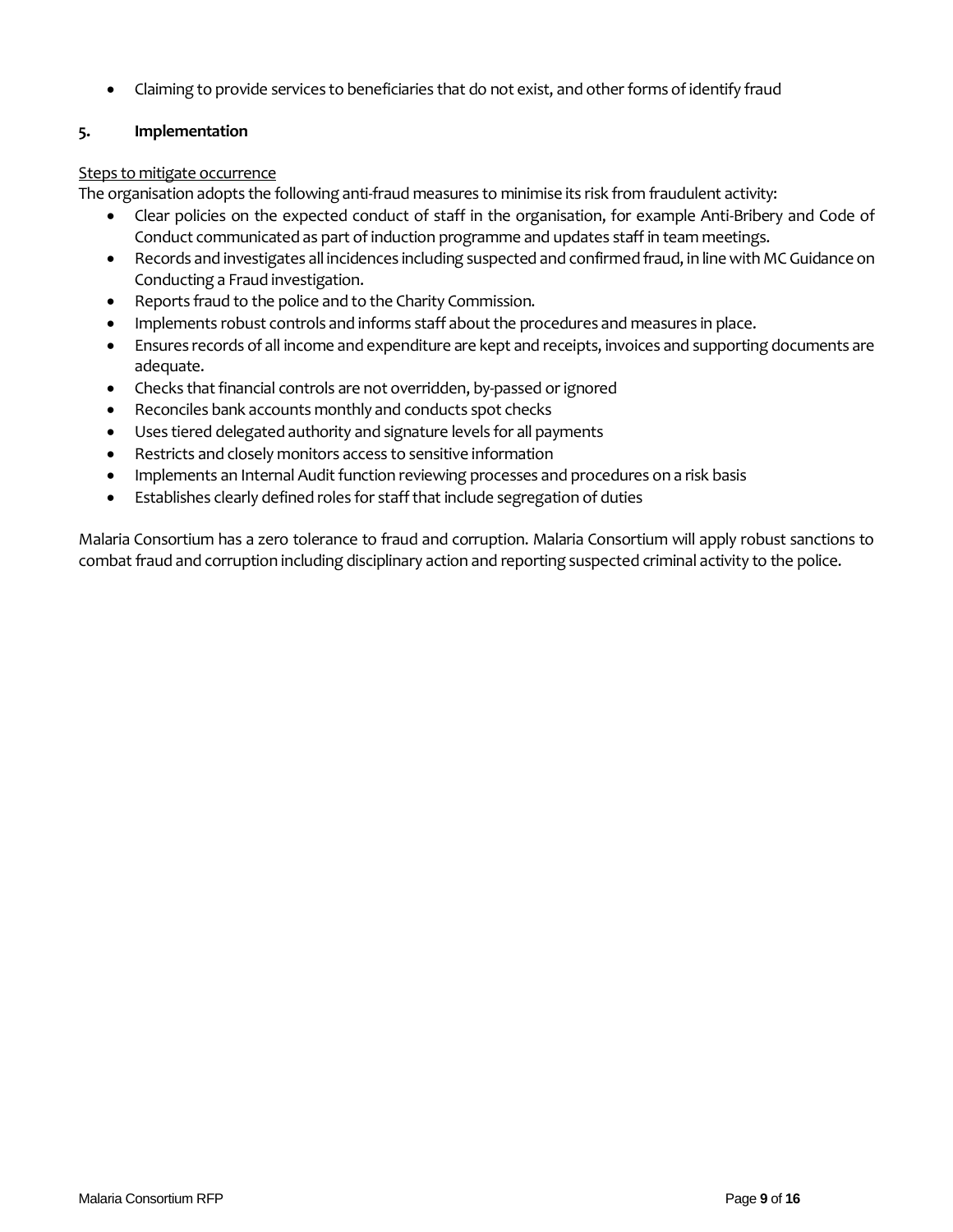#### **Safeguarding Policy**

#### **1 Purpose and context**

Malaria Consortium works with communities, governments, academic institutions, and local and international organisations, to ensure effective delivery of services. Our work often puts those that work for us in position of power in relation to children & adults in vulnerable circumstances in the communities that we work with and we have an obligation not to abuse this power and to actively act against any such abuse. Our capacity to ensure the protection of children & adults in vulnerable circumstances depends on the ability of staff and partners to uphold and promote the highest standards of ethical and professional conduct.

Malaria Consortium has a strong commitment to the welfare of all beneficiaries and their protection from harassment abuse and exploitation to provide safeguards in all of our work with communities. Children and adults in vulnerable circumstances in those communities can be at particular risk and, it is a collective responsibility to prevent abuse and exploitation.

In recognising our responsibility to protect children and adults in vulnerable circumstances from any harm that may be caused due to their coming into contact with the organisation, Malaria Consortium has developed a Safeguarding Policy, which outlines this commitment and its implications. This policy sits within a policy and governance framework that is underpinned by our values, what we stand for and intend to achieve. We aim to identify and minimise risks, deter and remove opportunities for abuse to occur. This is done by upholding high standards and putting in place stringent mechanisms to monitor these and learn from the past.

Policy Framework



This policy is aligned with general international standards including the United Nations Convention on the Rights of the Child. The Organisation will comply with lawsrelating to human trafficking asset out in our Modern Slavery [Statement.](https://www.malariaconsortium.org/who_we_are/modern-slavery-statement.htm) While Malaria Consortium staff and partners will comply with local legislation, if the standards outlined in this policy are stronger than local legislation, then this policy is to be followed.

#### **2 Principles**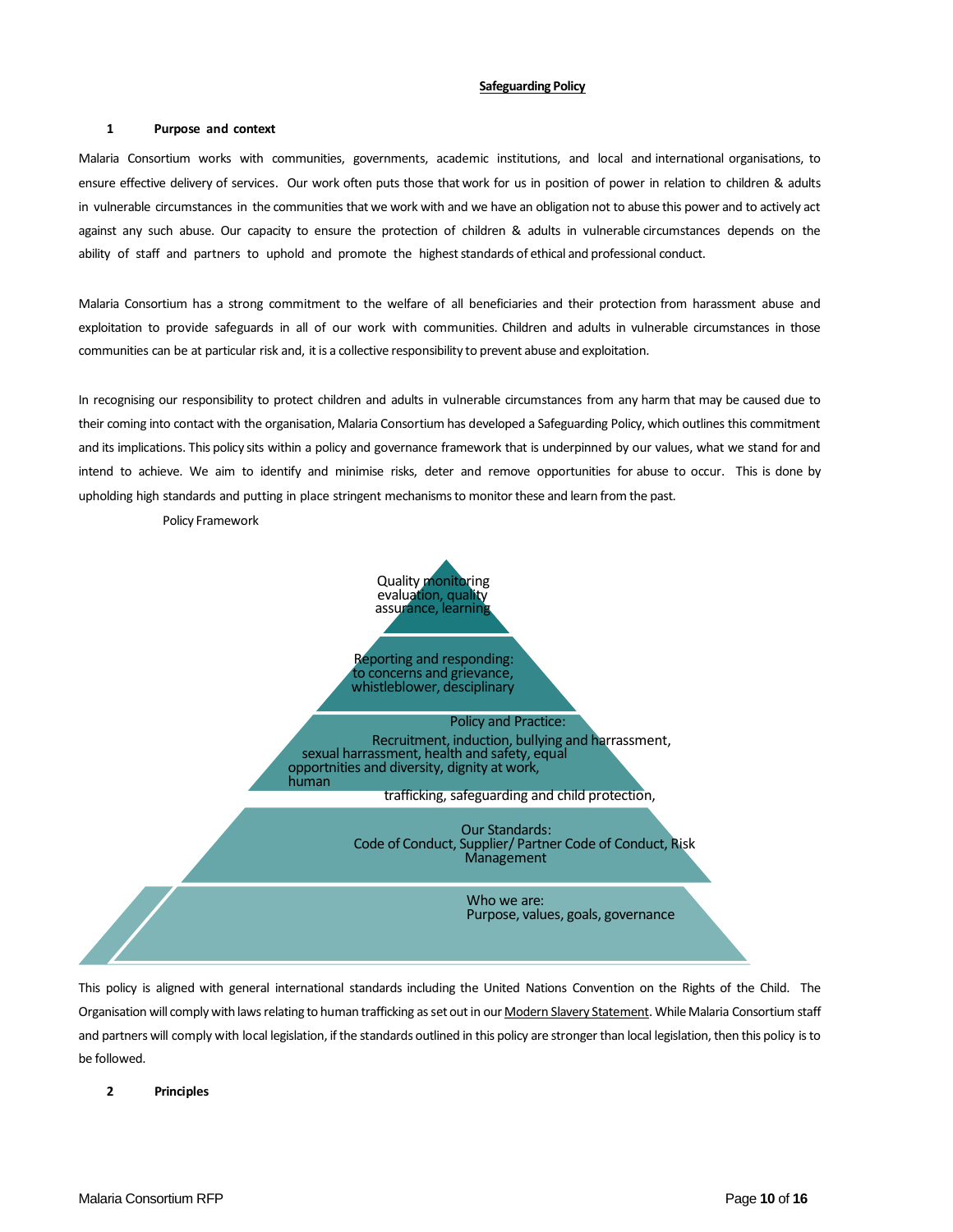The Safeguarding Policy is committed and guided by the following set of principles:

### **2.1Mandatory Compliance**

Malaria Consortium staff members and partners must ensure they understand the Safeguarding Policy, their responsibilities and how to report any wrongdoing or concerns. This policy are mandatory for all Malaria Consortium staff and partners and no exceptions will be made.

Malaria Consortium complies with reporting requirements from donors and relevant bodies on Safeguarding and Human Trafficking concerns.

### **2.2Upholding of Protection Rights**

- All children and adults in vulnerable circumstances have equal rights to protection from harm. They should be empowered to understand their rights in this area, and made aware of what is acceptable and what they can do if there is a problem or concern.
- Everybody has a responsibility to support the protection of children and adults in vulnerable circumstances.
- Organisations have a duty of care to children and adults in vulnerable circumstances with whom they work, are in contact with, or who are affected by their work and operations.
- If working with partners, organisations have a responsibility to help any partner meet the minimum requirements on protection.
- The Human Rights of children and adults in vulnerable circumstances will be respected and everyone the organisation comes into contact with will be treated with respect and dignity regardless of age, disability, gender, civil status, race, religion or belief; gender and sexual orientation.
- No form of discrimination, harassment, or abuse (physical, sexual or verbal), intimidation or exploitation is acceptable.
- The best interests of the child or adult in vulnerable circumstances will guide safeguarding decisions.

### **2.3Zero Tolerance to Inaction**

- Malaria Consortium operates a zero tolerance approach to abuse and exploitation. Under no circumstances will any abuse by Malaria Consortium staff and partners be tolerated, and all concerns will be investigated without delay, and each case will be dealt with fairly and professionally and referred to local authorities if required.
- The organisation is open and transparency. Safeguarding concerns will be raised and discussed, poor practice and inappropriate behaviour will be challenged and addressed, and safeguarding measures will be continuously reviewed and strengthened to ensure the organisation remains accountable to children and adults in vulnerable circumstances.
- Managers have a particular responsibility to uphold the highest standards, to set a good example, and to create a working environment that supports and empowers staff. They have a responsibility to understand and promote the policy. They must do all they can to prevent, report and respond appropriately to any concern or potential breaches of the policy.
- Zero tolerance of inappropriate behaviour applies whether a proven incident happens in or out of working hours.
- Malaria Consortium safeguarding approach prevails in all the stages of our operations, projects and activities, thus ensuring the organisation does not harm children and adults in vulnerable circumstances.

### **3 Scope**

The policy applies to all staff members and partners. In this policy 'staff members' and 'staff' are taken to refer to all internal staff and 'partners' is taken to refer to all trustees, consultants, contractors, volunteers, interns, partner agencies, sub-grantees, community workers, suppliers and visitors to projects.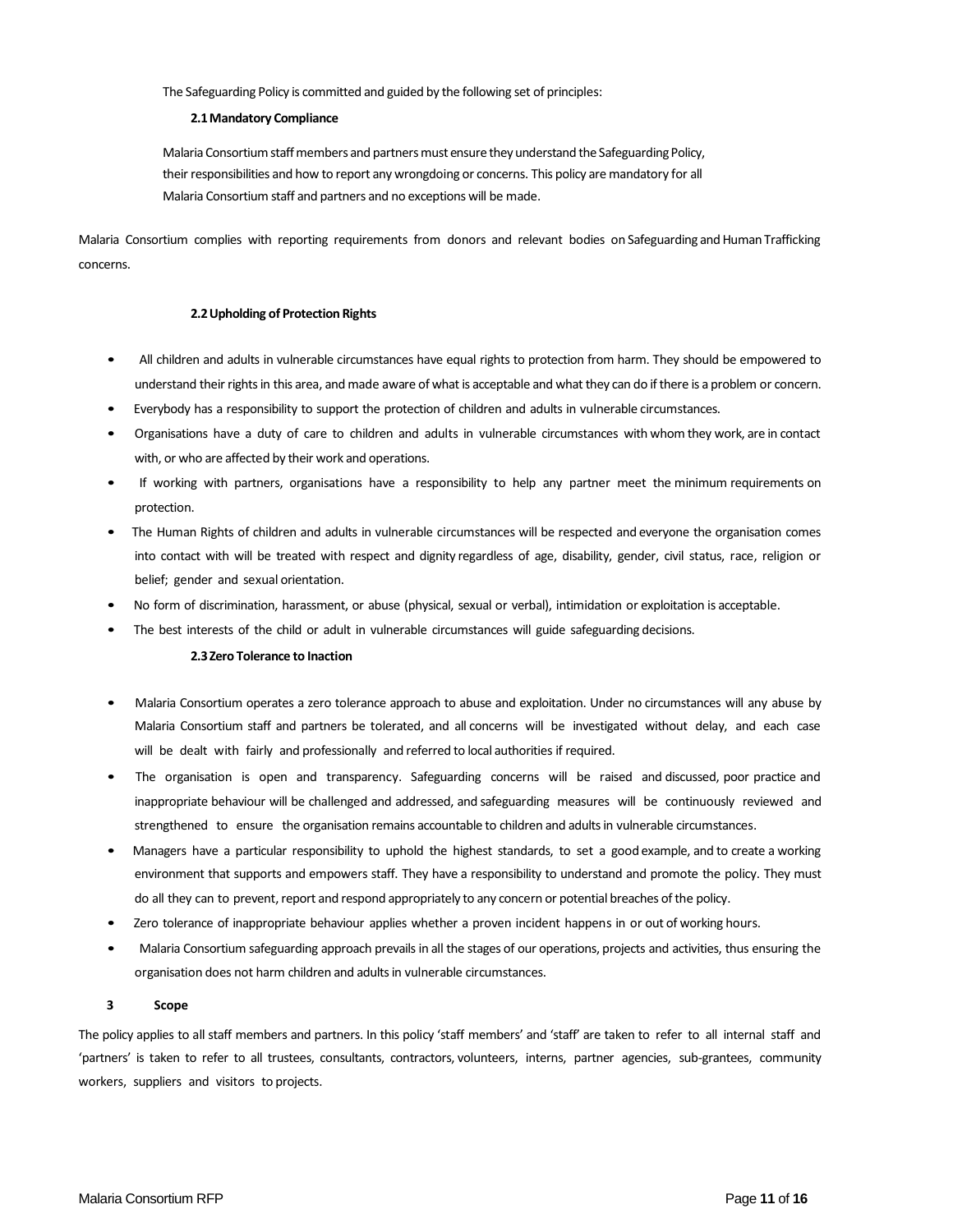### **4 Definitions and terms**

The following definitions will be used throughout the policy.

**Child:** This policy regards a child as anyone under the age of 18 years, irrespective of alternative local definitions.

**Protection**: Protection includes ensuring that individual basic human rights, welfare and physical security are recognised, safeguarded and protected in accordance with international standards.

**Safeguarding:** Safeguarding is the combination of policies and actions undertaken to protect children and adults in vulnerable circumstances by mitigating risks, responding to and referring cases, to ensure no harm as a result of association with the organisation.

**Sexual exploitation:** Is the abuse of vulnerability, differential power, or trust for sexual purposes; this includes profiting monetarily, socially or politically from the sexual exploitation of another. Prostitution, human trafficking for sexual abuse, modern slavery and exploitation are only some examples of this.

**Adult in vulnerable circumstances**: Is defined as someone over the age of 18 unable to take care of themselves / protect themselves from harm or exploitation; or who, due to their gender, mental or physical health, disability, or as a result of disasters and conflicts, are deemed to be at risk of being abused.

### **5 Implementation**

Malaria Consortium will work to reduce the risk of abuse and exploitation of children and adults in vulnerable circumstances by staff members and partners by following the procedures outlined below.

#### **5.1 Prevention**

### **5.1.1 Risk Assessment and Programme Design**

Malaria Consortium will assess safeguarding risks at three levels one at the role level, one at the programme design level and one for suppliers.

#### **Role Level**

As part of Malaria Consortium's job evaluation process following role design and prior to recruitment every role is assessed for its inherent risk to Safeguarding. Thisis done by the recruiting manager and Human Resources. This risk level is then validated by the job evaluation committee against other similar roles across the organisation and checked for local contextual factors. Once this is complete the role safeguarding risk level is included on the job description and the employee record in the HR Information System.

The Human Resources Director is responsible for ensuring that all job descriptions reflect the level of risk for each role following the job evaluation process and the Country or Regional Directors are responsible for ensuring all staff have agreed mitigating actions and that they are completed.

### **Programme/ project Level risk assessment**

Malaria Consortium will design programmes in a way which takes into account potential risks to children and adults in vulnerable circumstances, and act to minimise any identified risks. Risks can be intended or unintended, and can be from Malaria Consortium staff, volunteers, vendors, or others associated with the organisation. Risks can also be incidental, such as an activity in which mothers are expected to leave their children at home unattended.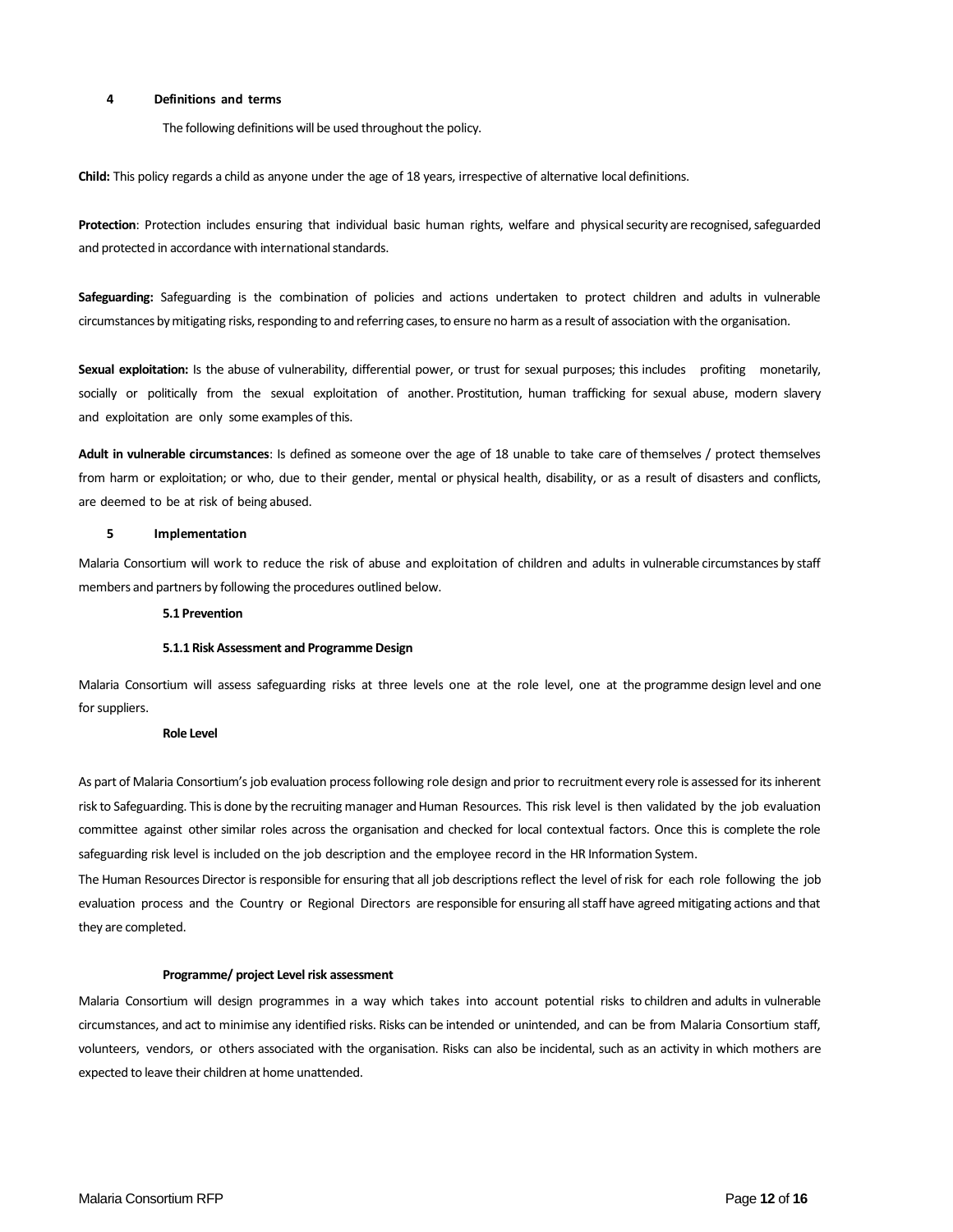Malaria Consortium incorporates safeguarding into any standard risk assessment it conducts when designing a new project. All projects will be assessed during the design phase for their potential risks to children and adults in vulnerable circumstances, and mitigation strategies developed. Project managers will be responsible for conducting a safeguarding risk assessment for each of their projects, and ensuring the policy is implemented at all times.

The respective Country Director is responsible for signing all project safeguarding risk assessments as proof that it been reviewed and sending them back for filing in the relevant project folder(s). The Country Director will also ensure all high level risks are flagged through the regional risk register to the corporate register if applicable and all medium and low risks are to be monitored by programme and regional management levels.

#### **Supplier**

Malaria Consortium requires all suppliers contracted directly by Malaria Consortium, nationally or internationally, to agree to our Procurement Terms and Conditions, including our ethical standards.

Malaria Consortiums Procurement Terms & Conditions, ethical standards (section 3.1): "The Supplier shall observe the highest ethical standards during the performance of its obligations under this Contract including international labour standards promoted by the International Labour Organisation, including in the areas of child labour and forced labour"

Malaria Consortium will also check all suppliers from whom Malaria Consortium procures supplies or services nationally or internationally, against international sanctions and vetting lists which, amongst other details, include persons or entities that are convicted of engaging in or supporting sanctioned activities, including human trafficking. Malaria Consortium will not procure from any suppliers on international sanctions and vetting lists.

### **5.1.2 Recruitment and Selection**

The organisation has guidelines in place covering the recruitment process of all staff. The recruitment guidelines will be reviewed and updated regularly to ensure that they accurately reflect 'safe recruiting' and screening standards.

### **5.1.3 Checks**

Malaria Consortium expect all suppliers to conduct security checks such as references and police checks as part of their recruitment processes.

#### **5.1.4 Induction and Training**

Malaria Consortium expect all suppliers to include safeguarding training as part of their induction programme and refresher trainings.

### **5.1.5 Informing Communities and receiving complaints**

Each Malaria Consortium office location or project should inform communities on the conduct to expect of staff and partners of the Malaria Consortium. Considerations should be made as to how community members, including children, can raise concerns over inappropriate behaviour by staff. This could include comment boxes, regular announcements to communities in verbal, or written form, ensuring that this is translated into all relevant languages and available in illustrative, low-literacy and/or a child-friendly format where possible.

#### **5.1.6 Regulation of Communications – Use of Images and information on Children and Adults in Vulnerable Circumstances**

Malaria Consortium recognizes that children and adults in vulnerable circumstances can be unintentionally put at risk through images, video, or other documentation and images. All project managers and partners are responsible for reviewing photography and film captured during the course of their work, before they are used in the public domain, for any potential breach of the Safeguarding Policy.

#### **Social media**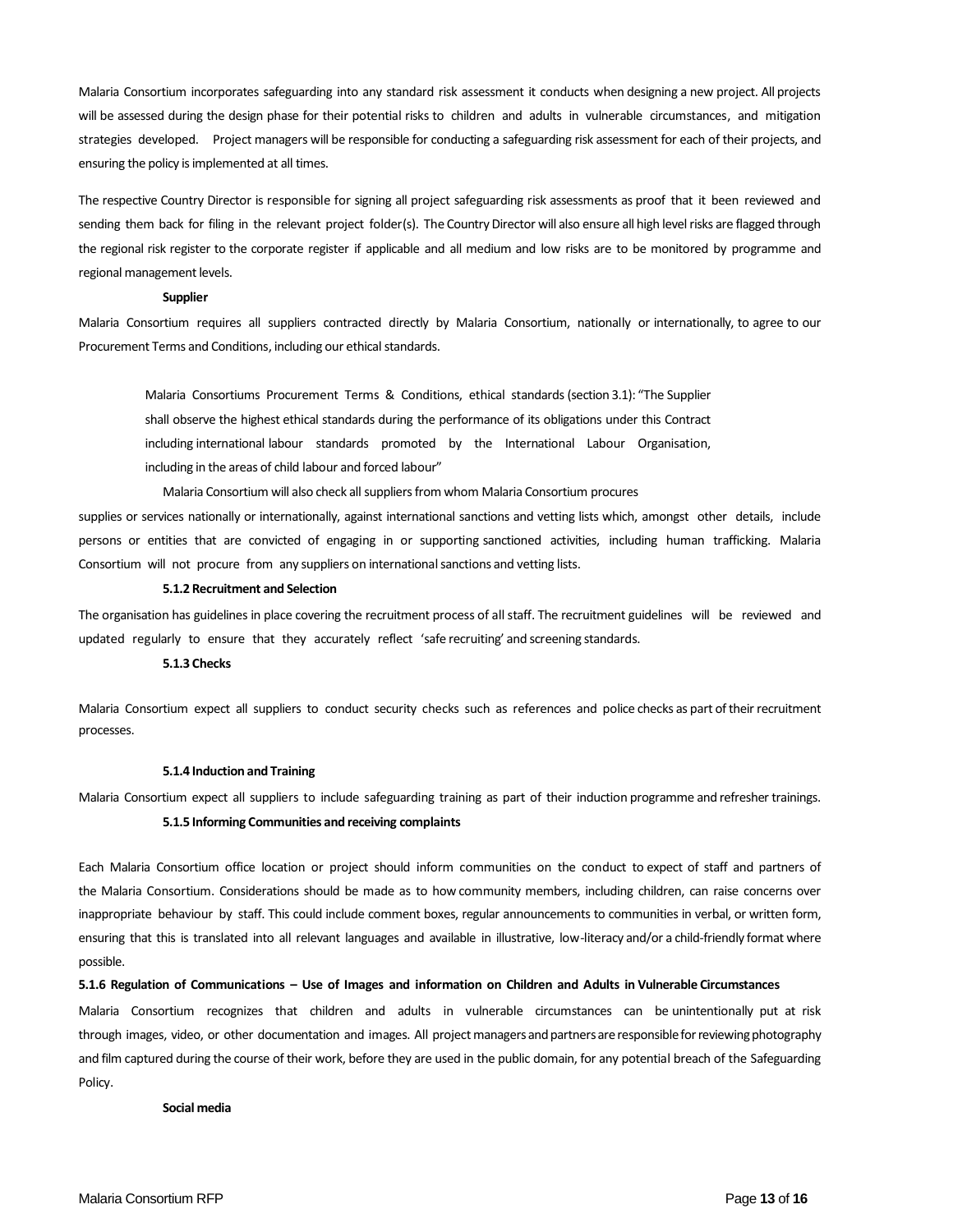Malaria Consortium recognizes that there are certain risks particular to children and adults in vulnerable circumstances, which can be posed by staff using work photos on their personal social media sites. For this reason, no staff member, partner, volunteer, trustee, agency, company or consultant employed by Malaria Consortium will post photos relating to the organisation's activities, on personal social media sites such as Facebook, Twitter, Instagram, without the express permission of the person whose photo has been taken.

### **5.2 Responsibilities**

### **5.2.1 Staff and Partners**

Part of safeguarding children and adults in vulnerable circumstances is ensuring that all Malaria Consortium staff and partners understand clearly the behaviour that is expected of them when they come into contact with children and adults in vulnerable circumstances.

As well as adhering to the organisations Code of Conduct, all staff and partners are expected to work within the standards outlined below. These Standards are intended to serve as an illustrative guide for staff and partners to make ethical decisions in their professional lives, and at times in their private lives. While acknowledging that local laws and customs may differ from one country to another, these measures are based on international standards:

- Treat all children & adults in vulnerable circumstances (and all beneficiaries) fairly and with respect & integrity and to be aware of the power that they can have over beneficiaries by virtue of their engagement with Malaria Consortium.
- Act in a way that seeks to care for and protect the rights of children & adults in vulnerable circumstances and ensure that their best interests are paramount.
- Safeguard and make responsible use of information and resources. This includes the exercise of due care in all matters of official business, and not divulging confidential information about beneficiaries.
- Uphold the integrity of the organisation, by ensuring that personal and professional conduct is, and is seen to be, of the highest standard.
- Report any abuse by a staff member or partner (regardless of their role) to the relevant Director or Human Resources, and other appropriate authorities.
- Ensure that another appropriate adult is present when working in the proximity of children or adults in vulnerable circumstances.
- Never engage in any exploitative relationships sexual, emotional, financial or employment-related with a beneficiary. This is regardless of the local age of consent, i.e., the local or national laws of the country. Failure to report such a relationship may also lead to disciplinary action.
- Refrain from any involvement in criminal or unethical activities that contravene human rights.
- Follow the guidelines when photographing or filming a child or adults in vulnerable circumstances.
- Never shortcut safe recruitment procedures

#### **5.3 Reporting**

#### **5.3.1 Incident Reporting**

It is mandatory for any allegation, belief about or suspicion of, abuse, neglect or exploitation of a child or adult in vulnerable circumstances by a Malaria Consortium staff member or partner to be reported immediately to either the respective in-country **Safeguarding Focal Point,** the **Country Director,** the **HR Director** or the **Chief Executive** in the absence of the **HR Director**. Suppliers should report an incident immediately to the relevant national authority. This should be done, **ideally within 24 hours** of the occurrence of the incident or report of the incident.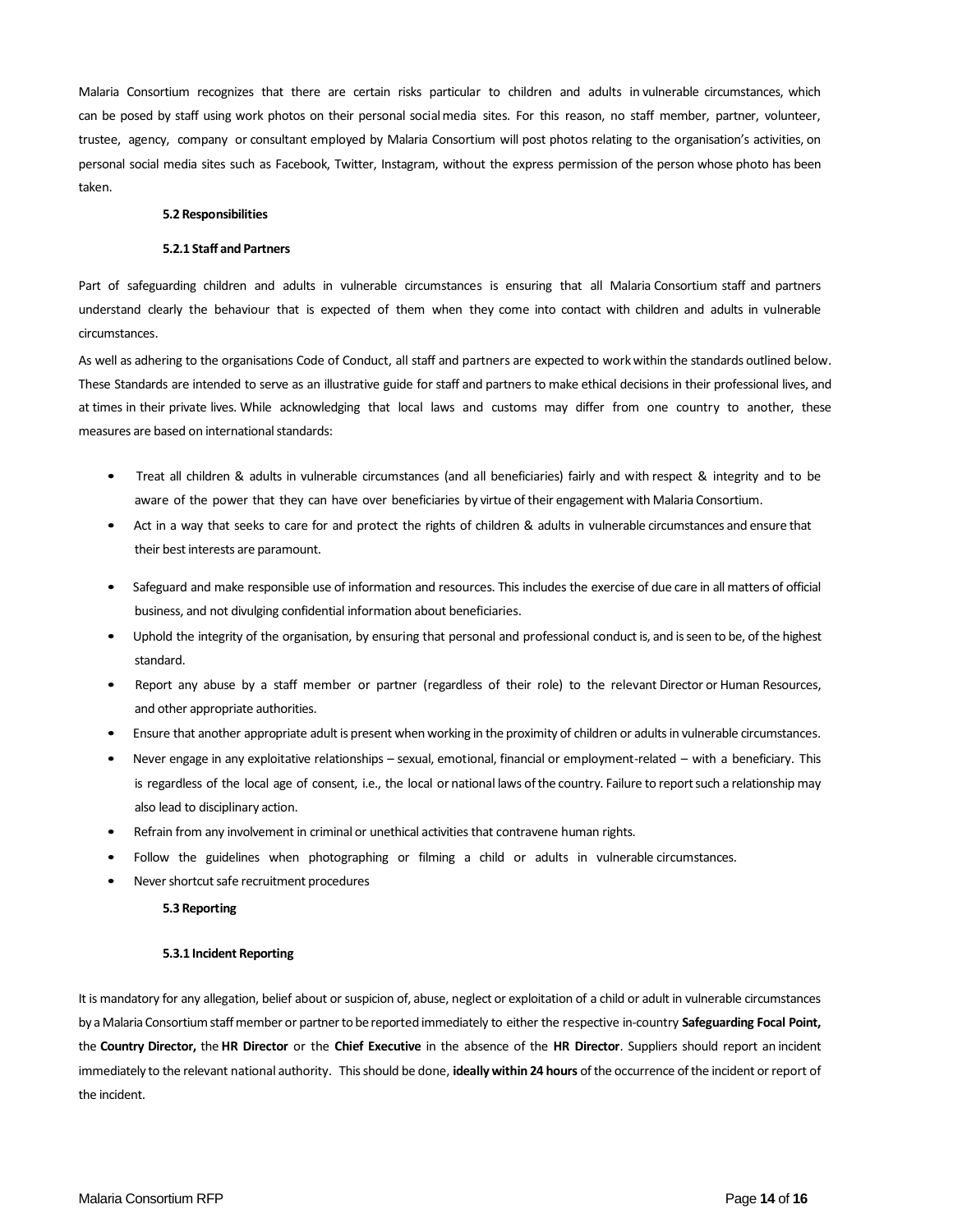If a beneficiary (including a child or adult in vulnerable circumstances) or their carer reports an incident, they must be taken seriously and listened to carefully. Once an allegation is made there should be an immediate response that protects them from further potential abuse or victimisation. Where appropriate, the family/carers of the survivor should be informed of the allegation and action proposed and they should be consulted where possible as to the process to be followed.

Beneficiaries should report their concern to a representative of the organisation.

#### **5.3.2 Confidentiality of reporting**

Reported breaches to the Safeguarding Policy will be kept confidential, and information shared only with relevant individuals. For internal cases, the following parties are likely to be informed: the HR Director, Internal Audit Manager, Chief Executive, and the Board of Trustees. Donors will be informed where there is a mandate to do so and, Trustees will report serious incidents to the Charity Commission. The name of the reporting staff member will be protected, the name of the child or adultin vulnerable circumstances, their family, and community involved will be kept strictly confidential, and divulged only when absolutely necessary, and then only to relevant individuals.

### **5.3.3 External incidents**

There may be cases when Malaria Consortium staff, volunteers and others come across incidents of abuse or exploitation which may be committed by someone not connected with Malaria Consortium, at times within beneficiary communities and at other times in the broader community. Such incidents do not constitute a breach of the Safeguarding Policy, as they have not been perpetrated by a Malaria Consortium staff member or other person or entity associated with Malaria Consortium. However, as children and adults in vulnerable circumstances are beneficiaries in the communities in which Malaria Consortium works, and the health and wellbeing is of paramount concern, staff members have a moral obligation not to ignore external cases, but report to the Country Director and/or the relevant national authority.

### **5.4 Breaches**

Any reported breaches of the Safeguarding policy will be ultimately reported to the Chief Executive who will then inform the Board of Trustees.

#### **5.4.1 Investigation**

Any alleged breach of the Safeguarding policy will be investigated and dealt with.

Investigations will differ depending on the type and severity of the concern, but at a minimum will:

- Have one person who will receive and follow up on concerns, and support the investigation.
- Ensure that the Country or Regional Director / HR Director receivesthe report within 24 hours of the incident occurring or being raised.
- Maintain at all times confidentiality of the alleged offender, the whistle blower, the child or adult in vulnerable circumstances, their family and community.
- Cooperate with local and international authorities, including but not limited to, police in any criminal investigation, keeping in mind the best interests of the child or adult in vulnerable circumstances and their family.

#### **5.4.2 Disciplinary measures**

Where an investigation involving a member of staff finds there is a case to answer, the employee will be invited to a disciplinary hearing. If upheld, the disciplinary sanction will vary with the severity of the breach, and will always be applied using the best interests of the child or adult in vulnerable circumstances. If the disciplinary hearing finds gross misconduct has taken place, the staff member's